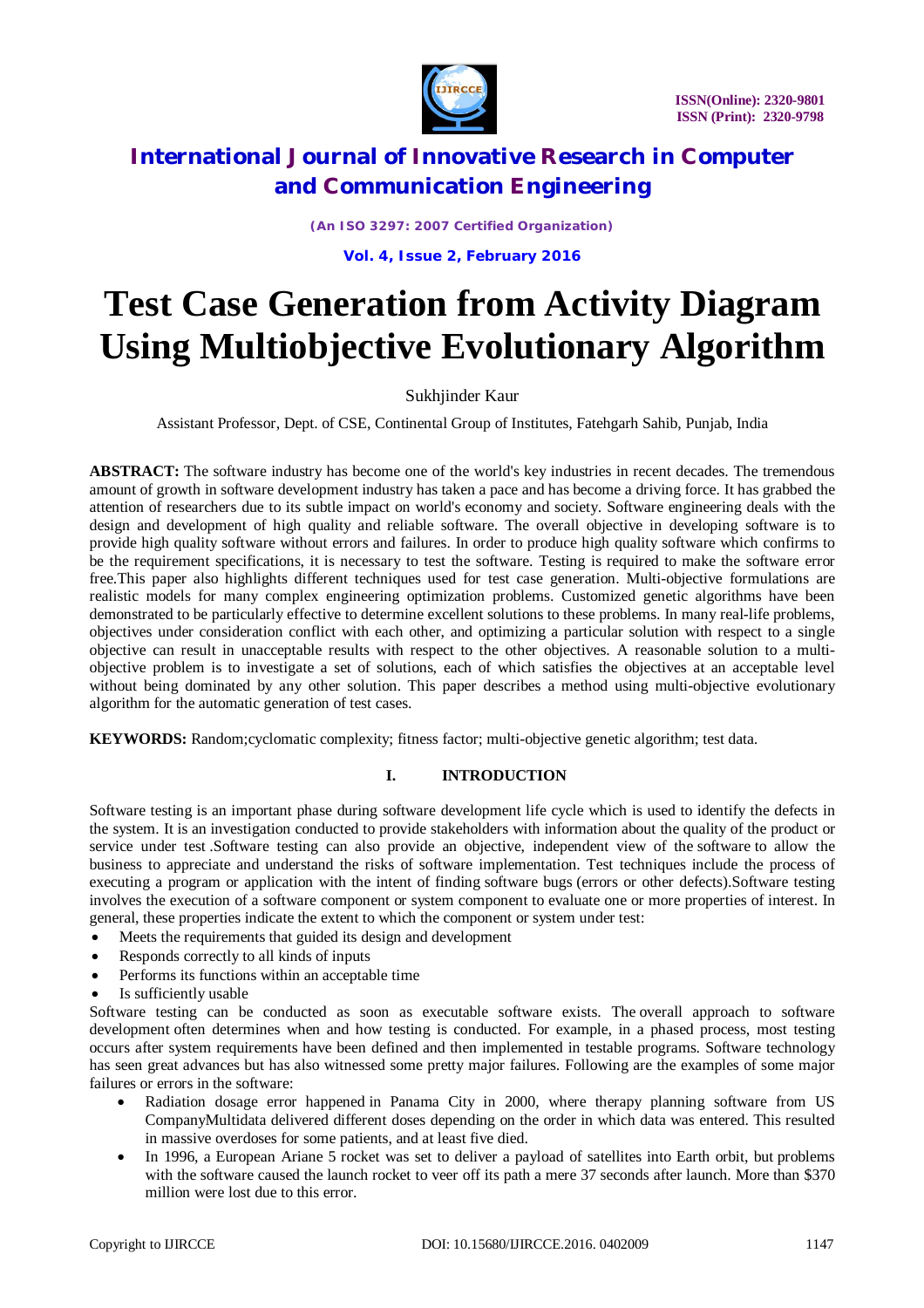

*(An ISO 3297: 2007 Certified Organization)*

### **Vol. 4, Issue 2, February 2016**

- The Mars Climate Orbiter crashed in September 1999 because of a "silly mistake": wrong units in a program.
- In 1982 the Vancouver Stock Exchange instituted a new index initialized to a value of 1000.000. The cause was that the updated value was truncated rather than rounded.

### **A. Unified Modeling Language**

The Unified Modeling Language (UML) is a standard visual modeling language intended to be used formodeling business and similar processes,analysis, design, and implementation of software-based systems.UML is a common language for business analysts, software architects and developers used to describe, specify, design, and document existing or new business processes, structure and behavior of artifacts of software systems.

UML can be applied to diverse application domains e.g., banking, finance, internet, aerospace, healthcare, etc. It can be used with all major object and component software development methods and for various implementations platforms.UML is a standard modeling language, not a software development process. UML Specification explained that process:

- provides guidance as to the order of a team's activities,
- specifies what artifacts should be developed,
- directs the tasks of individual developers and the team as a whole, and
- Offers criteria for monitoring and measuring a project's products and activities.

UML is intentionally process independent and could be applied in the context of different processes. Still, it is most suitable for use case driven, iterative and incremental development processes. An example of such process is Rational Unified Process (RUP).UML is not complete and it is not completely visual. Given some UML diagram, we can't be sure to understand depicted part or behavior of the system from the diagram alone. Some information could be intentionally omitted from the diagram, some information represented on the diagram could have different interpretations, and some concepts of UML have no graphical notation at all, so there is no way to depict those on diagrams. For example, semantics of multiplicity of actors and multiplicity of use cases on use case diagrams is not defined precisely in the UML specification and could mean either concurrent or successive usage of use cases.

Activity diagrams illustrate the dynamic nature of a system by modeling the flow of control from activity to activity. An activity represents an operation on some class in the system that results in a change in the state of the system. Typically, activity diagrams are used to model workflow or business processes and internal operation.

### **B. Test Case Generation**

Test analysis and identifying test conditions gives us a generic idea for testing which covers quite a large range of possibilities. But when we come to make a test case we need to be very specific. A test case has a component that describes an input, action or event and an expected response, to determine if a feature of an application is working correctly. The basic objective of writing test cases is to validate the testing coverage of the application. Every organization has different testing processes and procedures. Manual Testing is important and irreplaceable- however automation is picking speed.

#### **Automatic test case generation**

Automation tool reduces the manual effort by using a scripting or programming language. Test automation costs are higher initially. There is the cost of the tool, and then there is a cost of the test automation resource and his/her training. But when scripts are ready, they can be executed hundreds of times repeatedly with the same accuracy and rather quickly. This also saves many hours of manual testing. So the cost gradually decreases, and ultimately it becomes the cost-effective method of regression testing.

Following are the situations, which cannot be tested manually:

- 1. Comparing two images pixel by pixel
- 2. Comparing two spreadsheets containing thousands of rows and columns.
- 3. Testing the application under the load of 100,000 users.
- 4. Performance Benchmarks.
- 5. Testing the application on different browsers and on different operating systems in parallel.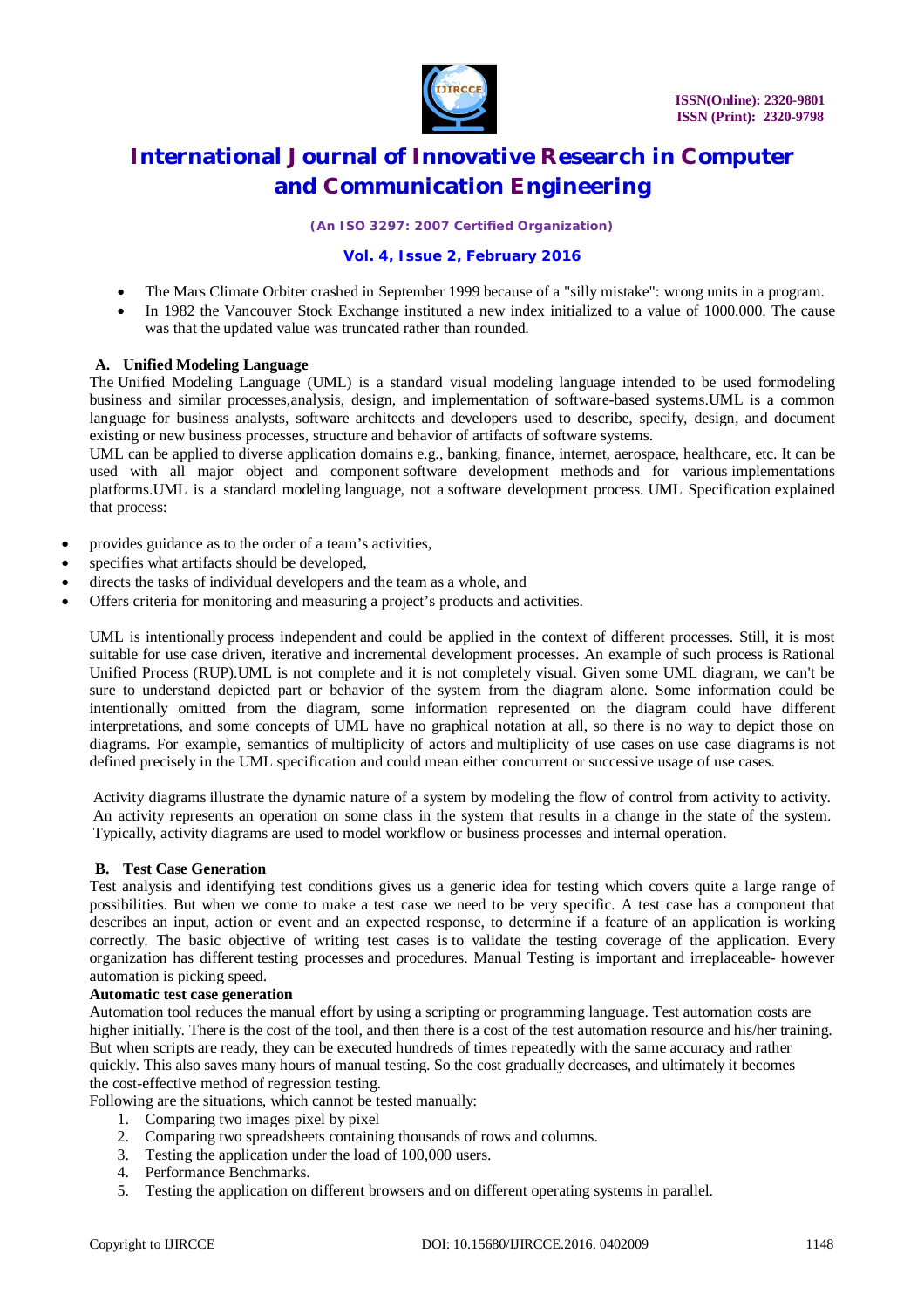

*(An ISO 3297: 2007 Certified Organization)*

### **Vol. 4, Issue 2, February 2016**

**Automated Unit Tests** are written to test on code level. Bugs are identified in the functions, methods and routines written by developers. These resources have access to source code and they write unit tests to break the production code. **Automated Web Service / API Tests**. An Application Programming Interface makes it possible for software to talk to other software applications. Just like any other software, APIs need to be tested. **Automated GUI Tests** is the toughest form of automation because it involves testing of User interface of the application. It is tough because GUI's are highly subject to change. But this type of testing is also closest to what users will do with our application. The most popular GUI testing tools are QTP(UFT),Selenium, Test Complete and Microsoft Coded UI.

### **C. Multi-Objective Optimization**

Multi-objective optimization also known as multi-objective programming is an area of multiple criteria decision making, that is concerned with mathematical optimization problems involving more than one objective function to be optimized simultaneously. Minimizing cost while maximizing comfort while buying a car, and maximizing performance whilst minimizing fuel consumption and emission of pollutants of a vehicle are examples of multiobjective optimization problems involving two and three objectives, respectively. For a nontrivial multi-objective optimization problem, there does not exist a single solution that simultaneously optimizes each objective. In that case, the objective functions are said to be conflicting, and there exists a (possibly infinite) number of Pareto optimal solutions.

Multi-objective optimization has also been increasingly employed in chemical engineering. In Fiandaca and Fraga, (2009),[11] the multi-objective generic algorithm (MOGA) was used to optimize the design of the pressure swing adsorption process. The design problem considered in that work involves the bi-objective maximization of nitrogen recovery and nitrogen purity. The results obtained in that work provided a good approximation of the Pareto frontier with acceptable trade-offs between the objectives. When decision making is emphasized, the objective of solving a multi-objective optimization problem is referred to supporting a decision maker in finding the most preferred Pareto optimal solution according to his/her subjective preferences. The underlying assumption is that one solution to the problem must be identified to be implemented in practice. Here, a human decision maker (DM) plays an important role. The DM is expected to be an expert in the problem domain.

### **II. RELATED WORK**

It reviews the concept, existing algorithms and various techniques involved in automatic test case generation including model based testing and evolutionary techniques. This Section presents the literature surveyed on automatic test case generation and discusses different techniques for generating the test cases.

**S. Yemul et al(2014**) proposed approach to generate test case generation from UML behavior model and then, we optimize test coverage while minimizing time and cost. Model based testing approach for both test case generation and test case optimization for object-oriented softwares using UML diagrams. The proposed approach addresses the issue of redundancy, size of test cases and optimization challenges. Automation of test case design process can result in significant reductions in time and effort, and at the same time it can help in improving reliability of the software through increased test coverage. The proposed approach uses genetic algorithm from which best test cases can be optimized. Moreover our method for test case generation inspires the developers to improve the design quality.

**V.Mary et al (2014)** presented the test case generation of UML activity diagram. The four case studies Airport Departure Flow Management System (ADFMS), Automated teller Machine (ATM), Hospital Management system (HMS), and Edit Trend Properties (ETP) are used in experimenting to find the reduced set. The proposed algorithms were applied to cover all nodes, edges, and branches on the generated test suite. Greedy heuristic and the other evolutionary algorithms were applied to find the coverage criteria.

Luken et al (2014) presented a survey on multi-evolutionary algorithms for many objective problems. It highlighted various methods for multi-objective optimization as well as main findings in the field posing open research questions in this field. It highlighted various issues like influence of dimension on the problem hardness for MOEAs and visualization in MOEAs. Various methods discussed are scalarization based methods including aggregation and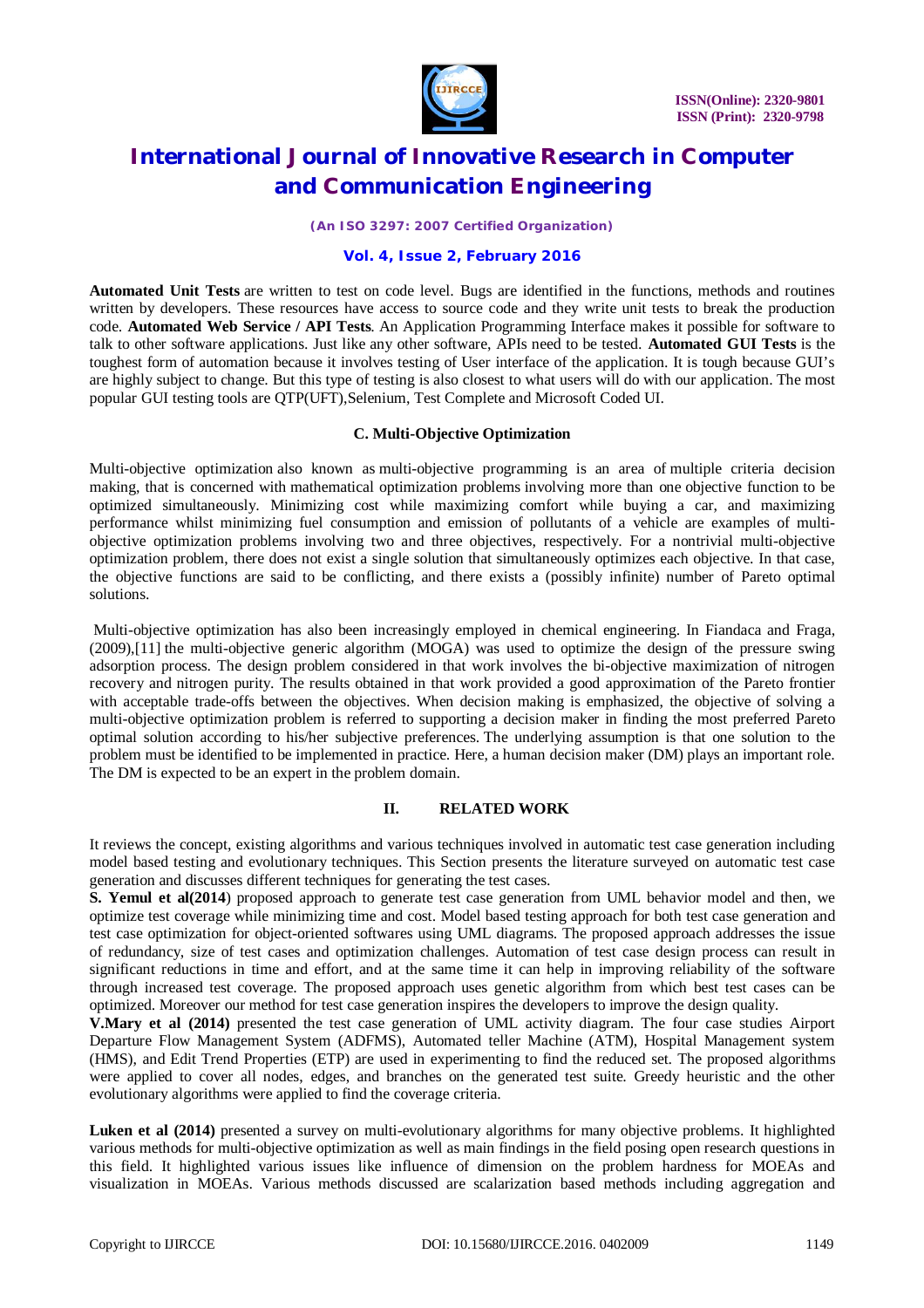

*(An ISO 3297: 2007 Certified Organization)*

### **Vol. 4, Issue 2, February 2016**

decomposition approach, dimensional reduction techniques, indicator based MOEAs and MOEAs based on space partitioning.

**SaswatAnand et al (2013)** presented an orchestrated survey on most prominent techniques for automatic test case generation of test cases. The techniques presented include structural testing with the help of symbolic execution, model-based testing, combinatorial testing, random testing, adaptive random testing and search-based testing. They briefly explained the basics ideas underlying the technique, the current state of art, discussion of the open research problems and a perspective of the future development in the approach. This paper ensured comprehensiveness and authoritativeness by giving an introductory, up-to-date and a brief overview of research in the field of automatic test case generation.

**Mahesh Shirole et al (2013)** focused on a survey on various UML behavioral model based test case generation. They focused on test case generation from the behavioral specification diagrams, namely sequence, state chart and activity diagrams. They classified various research approaches that are based on formal specifications, graph theoretic, heuristic testing, and direct UML specification processing. They also discussed the issues of test coverage associated with these approaches. In this paper, they analyzed different types of UML transition sequence based research for automating test case generation. A type of testing addressed by these behavioral models is functional testing. The techniques explored are based on design specifications or intermediate models of design specifications such as formal models, graphs, trees, and other hybrid types which are categorized as graph theoretic testing, heuristic testing, and direct UML specification processing.

**S. Priyaet al (2013)** presented a survey on different UML models for generating test cases. This paper highlighted the use of various UML diagrams for generating test cases. It included research work done on UML behavioral as well as structural diagrams. Apart from this, they reviewed combinational approach including combination of different diagrams and techniques for test case generation. It also focused on different tools for UML modeling like Umbrello, Astade, FUJABA, AgroUML, and Coral. Various open source drawing tools are: DIA, Violet, UMLet. The various commercially available modeling tools that support UML Diagrams are: Magic Draw, IBM Rational Rose, JUDE, SmartDraw etc.

### **III. PROPOSED OBJECTIVES**

The objectives of the paper are as follows:

- 1. To propose and implement a method using multi-objective evolutionary algorithm for the automatic generation of test cases.
- 2. To compare the multi-objective evolutionary algorithm based proposed approach with existing single objective genetic algorithm based approach for generating test cases on the basis of time and fitness factor.

### **IV. RESEARCH PROBLEM FORMULATION**

Test cases can be generated manually as well as automatically. Generating test cases manually consumes a lot of resources including time, money, man power etc. Manual testing becomes much more exhaustive if the software is too large and complex. Therefore automatic test case generation becomes a mandatory requirement to produce fast, efficient and reliable test cases resulting into good quality software with less effort, time and cost. For this, multiple techniques have been worked upon individually as well as using a combination of different techniques like search based testing, model based testing etc. UML has been adopted as a universal artifact for modeling the static and dynamic behavior of the system. Different types of diagrams like sequence diagrams, activity diagrams etc have been used to generate test cases automatically.

The work done till now is being limited to the application of genetic algorithms on different types of UML models. Enriching the research area and using the benefits of both model based testing and multi-objective evolutionary algorithm will give a new technique for automatic generation of test cases. In this approach, the application will be modeled into activity diagram and it will be converted into its corresponding tree structure through which the test cases would be derived. Then a multi objective approach will be applied to generate test cases. This approach will be further coupled with mutation analysis in order to check the effectiveness of the test cases.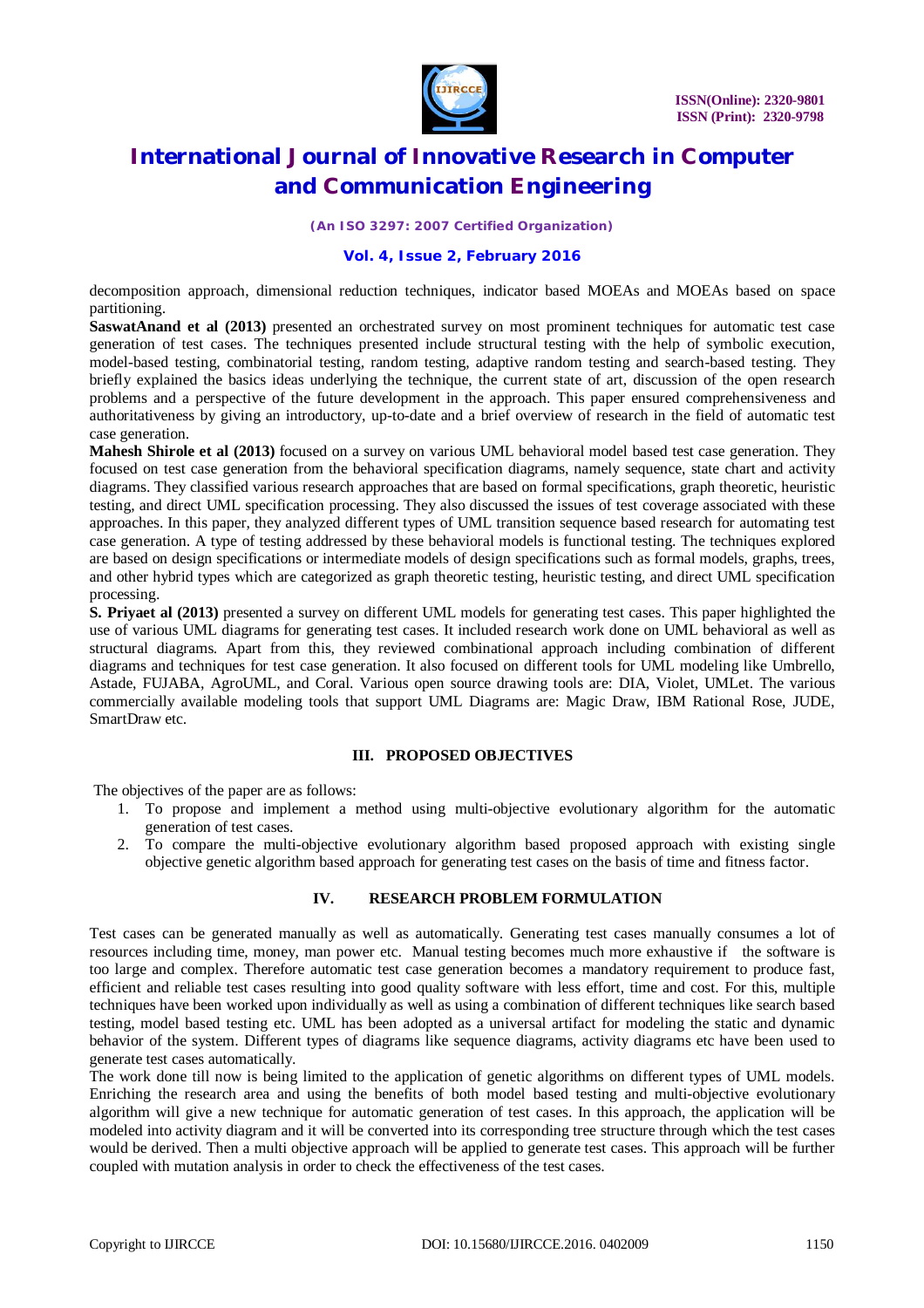

*(An ISO 3297: 2007 Certified Organization)*

#### **Vol. 4, Issue 2, February 2016**

### **V. RESEARCH METHDOLOGY**

The proposed algorithm is implemented with java program. XMI representation of activity diagram is taken as an input to the program and corresponding test cases are generated with the help of proposed algorithm. Figure 1 shows the Flowchart of Research Methodology.



**Fig 1. The Operation of Test Case Generation**

An evolutionary algorithm (EA) is a stochastic optimization algorithm that simulates the process of natural evolution. Thus, an EA operates on a set of candidate solutions, which are subsequently modified by simplified implementations of the two basic principles of evolution: selection and variation. Selection represents the competition for resources among living beings. Some are better than others and more likely to survive and transmit their genetic information. A stochastic selection process simulates natural selection. Each solution is given a chance to reproduce a certain number of times, dependent on their quality, which is assessed by assigning a fitness value to each individual.

### **Algorithm for Proposed Approach**

The sequence for generating the test cases from multi-objective evolutionary algorithm is as follows:

•The starting chromosome is generated from .xmi file obtained from ARGOUML.

•Quality score is calculated on the basis of average of time taken for generation of new population and space calculated from cyclomatic complexity.

•Selection and crossover methods are applied to generate new set of chromosomes.

•Mutation testing is applied to check the accuracy of test cases by analyzing the new population of binary trees. •End

### **VI. RESULTS AND ANALYSIS**

Results indicate that the approach is able to detect the seeded faults of mutation analysis process. The proposed technique for test case generation from multi objective algorithm is compared with single objective genetic algorithm on the basis of fitness factor and time and space. Results indicated that there is an improvement in reduction of time in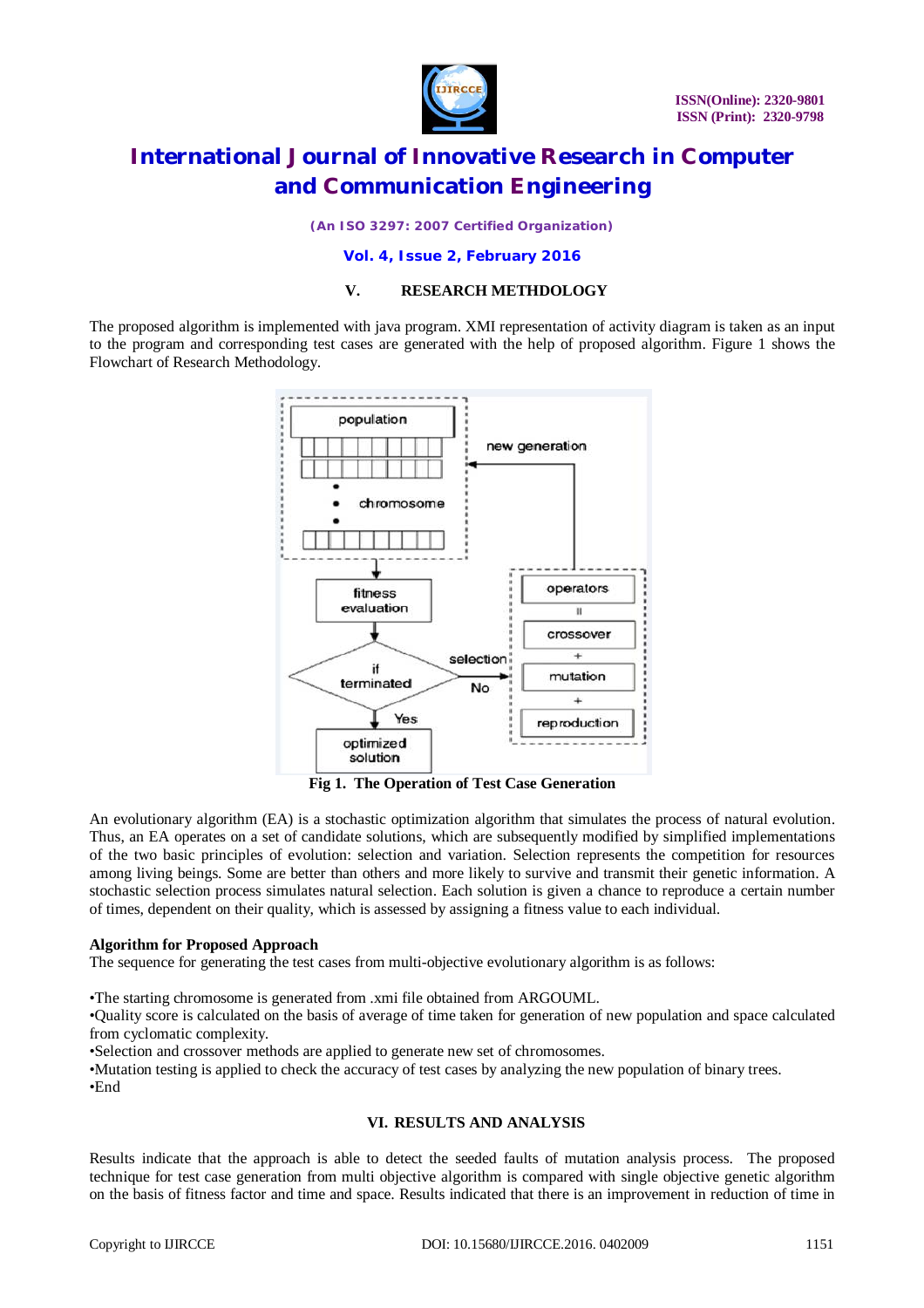

*(An ISO 3297: 2007 Certified Organization)*

### **Vol. 4, Issue 2, February 2016**

case of multi objective genetic algorithm. The results of the proposed methodology for generating test cases from activity diagrams using multi-objective evolutionary algorithm are as follows:

#### **A. Activity Diagram**

Different types of tools exist for drawing UML diagrams. We have used ArgoUML tool to draw UML activity diagram.

**B. Generation of Initial chromosomes** Fitness function basically returns a number which quantifies how good a particular solution is at solving the problem. For example, in the case of the time table scheduler, a fitness function would be the number of clashes between lessons that are caused by a given schedule.

Fitness =  $(sub1 + sub2) - (sub1 - sub2)$  $Fitness = min (sub1, sub2)$ Fitness = min (sub1, sub2, sub3, subn)

Quality factor is calculated by running the application at different time values at Time 1, Time 2 and Time 3. Average time is the average of Time1, Time 2 and Time 3.normalization is applied by dividing with 10.

| Test<br>Case   | <b>Test Inputs</b>   | Time 1 | Time 2  | Time 3  | Average<br>Running<br>Time | Time<br>Factor | Space<br>Factor | Quality<br>Factor |
|----------------|----------------------|--------|---------|---------|----------------------------|----------------|-----------------|-------------------|
| 1              | 2,3000,1,2000,100,5  | 810707 | 872156  | 781387  | 814750                     | 6.23           | 7.2             | 7.22              |
| $\overline{2}$ | 1,2000,1,1000,101,4  | 514497 | 672937  | 679015  | 602150                     | 6.37           | 7.1             | 6.40              |
| 3              | 1,1000,1,-1500,100,3 | 418462 | 406941  | 536642  | 463982                     | 4.98           | 6.91            | 5.60              |
| 4              | 2,2000,1,-1500,101,5 | 541096 | 545108  | 558665  | 547260                     | 5.81           | 7.5             | 6.90              |
| 5              | 1,2000,2,2000,100,5  | 914704 | 751669  | 868233  | 844735                     | 7.40           | 7.90            | 6.81              |
| 6              | 1,2000,2,1500,101,4  | 894932 | 897558  | 879855  | 894582                     | 7.58           | 7.13            | 7.90              |
| 7              | 1,3000,2,4000,100,2  | 677250 | 678335  | 490619  | 617868                     | 5.43           | 8.31            | 6.71              |
| 8              | 1,1000,2,4000,101,5  | 741146 | 727775  | 844882  | 771268                     | 7.10           | 8.10            | 7.45              |
| 9              | 1,2000,3,4           | 946049 | 1036674 | 1075139 | 1018254                    | 9.90           | 7.61            | 8.05              |
| 10             | 1,3000,4,3,5         | 401438 | 527185  | 524753  | 481125                     | 5.22           | 6.11            | 5.67              |

|  |  |  | Table 1: Quality Factor Calculation table |  |
|--|--|--|-------------------------------------------|--|
|--|--|--|-------------------------------------------|--|

### **C. Implementation of MOEA**

After the generation of trees for all possible operations and inputs obtained from XMI file, multi-objective Evolutionary algorithm is applied. A new set of population is generated after selection and crossover and for each sequence of events with respect to a given operation for which general tree structure is drawn. All the trees generated from new population are converted into binary trees. Binary trees are traversed using a traversal technique to generate a new set of test cases. Depth first search is used to traverse the binary trees. Validity of these test cases is checked, if the process terminates successfully, it is a valid test case, else invalid test case. Validation of test cases is shown in Table 2.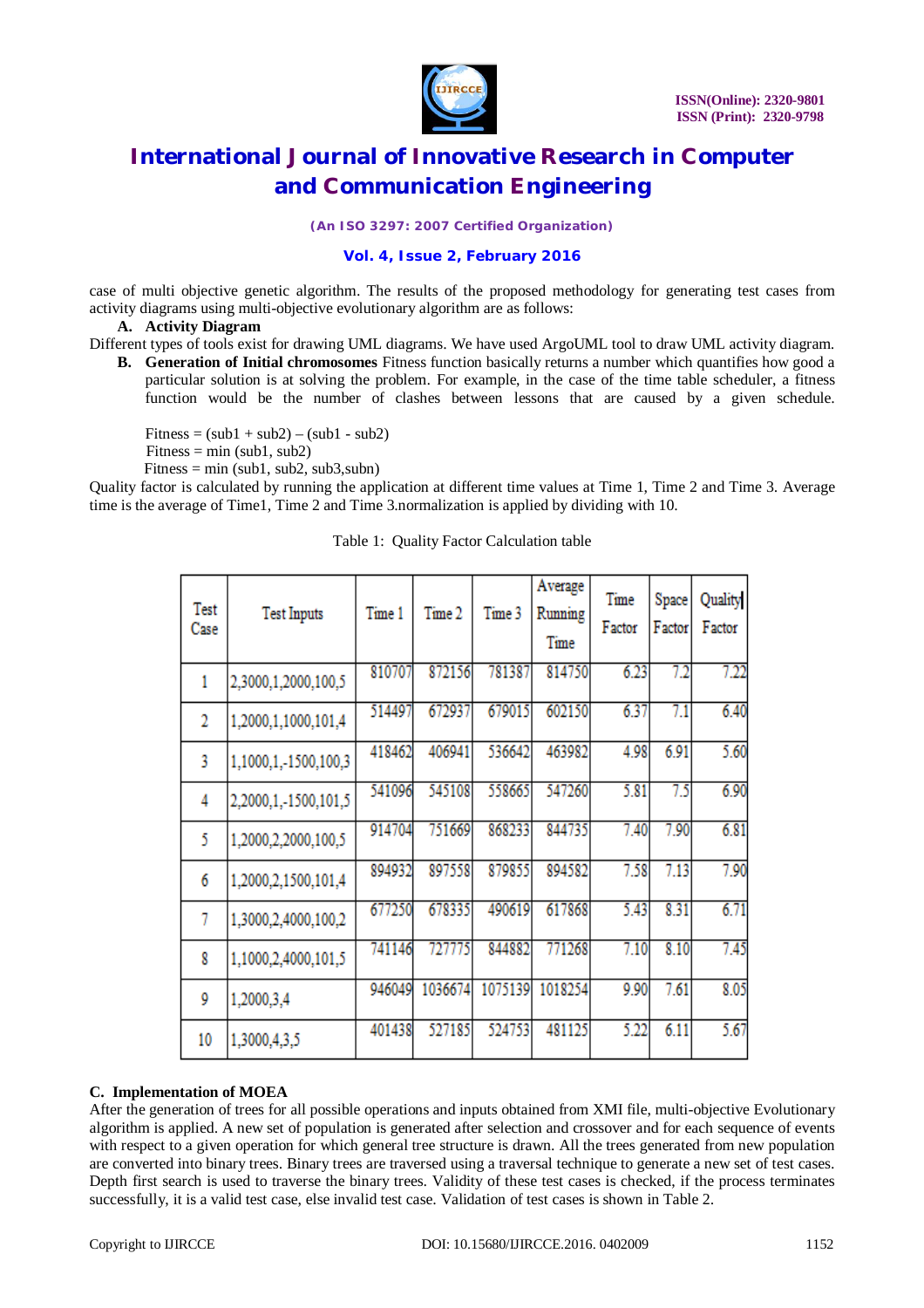

*(An ISO 3297: 2007 Certified Organization)*

### **Vol. 4, Issue 2, February 2016**

Table 2: DFS validation table to check the validity of test case

| S. No. | Test cases           | Validation |
|--------|----------------------|------------|
|        | 2,3000,1,2000,100,5  | Invalid    |
|        | 1,2000,1,1000,101,4  | Valid      |
|        | 1,1000,1,-1500,100,3 | Invalid    |
|        | 2,2000,1,-1500,101,5 | Valid      |
|        | 1,2000,2,2000,100,5  | Valid      |

The test cases are obtained from the binary trees by applying traversing which are presented in DFS validation table as shown above in Table 2 and then validity of each test case is checked depending on their completion of process/operation.

#### **D. Mutation Analysis**

Mutation analysis is the process of injecting the faults in the system and used to check the effectiveness of test cases which are generated from UML activity diagram. Below is the table which gives the description of faults found when faults are injected in the test cases of banking application. The graph of mutation analysis is given in Figure 4. Mutation score  $=$  (Total number of faults found / Total number of faults injected)  $*$  100

For bank Application, injected mutants are 27 and number of bugs detected are 23 are revealed from the test cases generated. Using the above formula, 87% score is achieved for the application which shows efficiency level of our approach. Fault coverage has been presented in Table 3 by using different operators.

|  | Table 3: Fault coverage during mutation analysis |  |  |
|--|--------------------------------------------------|--|--|
|  |                                                  |  |  |

| Fault Coverage Report      |              |                    |  |  |  |
|----------------------------|--------------|--------------------|--|--|--|
| Operator                   | Mutant given | <b>Error found</b> |  |  |  |
| <b>Relational Operator</b> | з            | Δ                  |  |  |  |
| <b>Data Value</b>          | 14           | 11                 |  |  |  |
| Data name                  | A            | A                  |  |  |  |
| Arguments                  | 6            | 5                  |  |  |  |
| Total                      | 27           | 23                 |  |  |  |

### **Comparison between Genetic Algorithm and Multi-Objective Evolutionary Algorithm**

The proposed approach of multi-objective Evolutionary algorithm is compared with single objective genetic algorithm for the generation of test cases from activity diagram and results indicate that multi-objective genetic algorithm produces better results as compared to single objective genetic algorithm. The proposed approach of multi-objective Evolutionary algorithm based testing approach is compared with single-objective genetic algorithm based approach on the basis of fitness factor, time and space. Table 4 shows the comparison of fitness factor of GA and MOEA.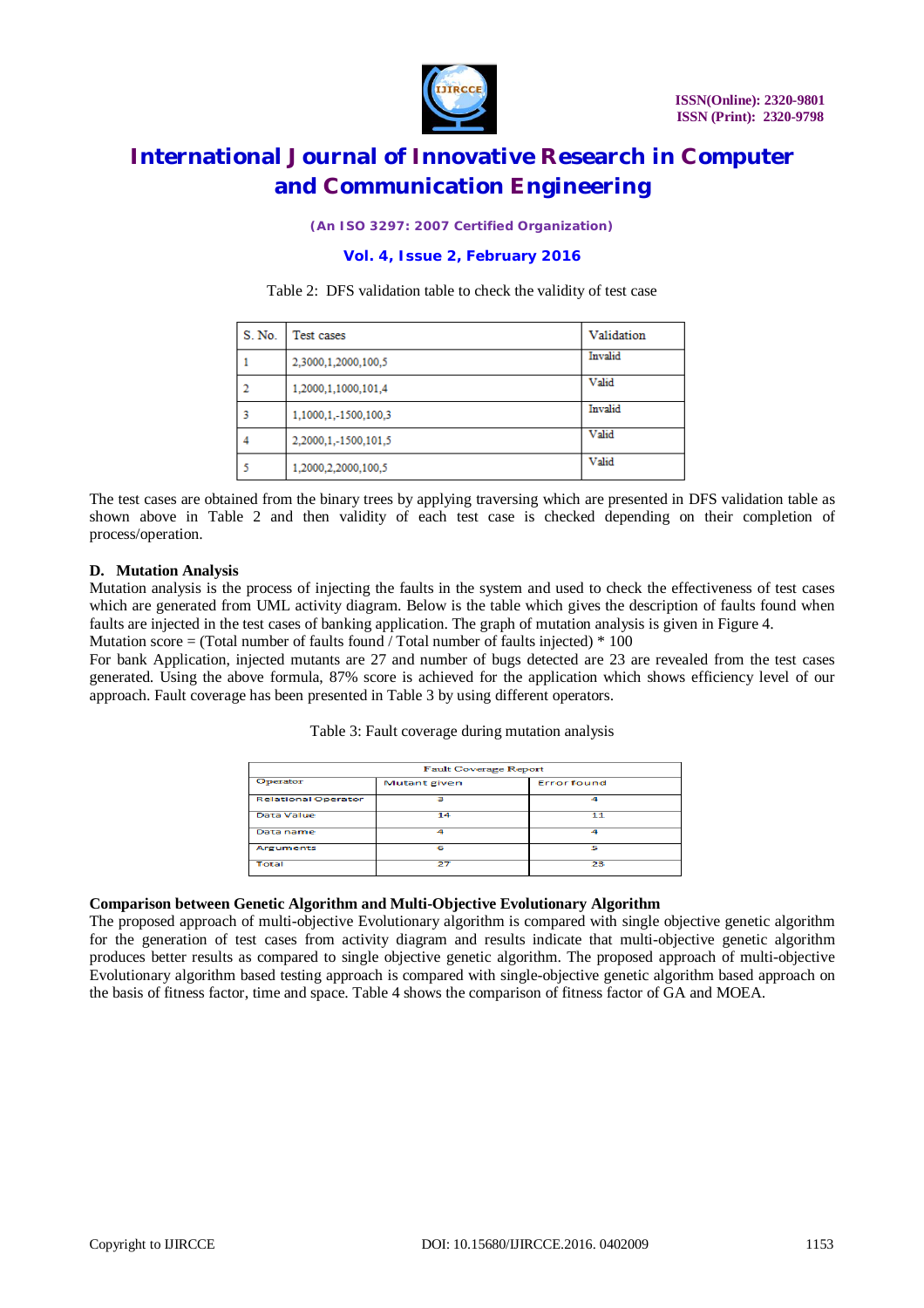

*(An ISO 3297: 2007 Certified Organization)*

### **Vol. 4, Issue 2, February 2016**

| <b>Test Case</b> | <b>Test Inputs</b>   | Quality<br>Factor of<br>GА | Average<br>Running<br>Time | Quality<br>Factor of<br><b>MOEA</b> |
|------------------|----------------------|----------------------------|----------------------------|-------------------------------------|
|                  | 2.3000.1.2000.100.5  | 6.4                        | 0.27                       | 2.82                                |
|                  | 1.2000.1.1000.101.4  | 7.4                        | 0.17                       | 3.2                                 |
|                  | 1,1000,1,-1500,100,3 | 6.4                        | 0.13                       | 2.8                                 |
|                  | 2.2000.1.-1500.101.5 | 6.4                        | 0.18                       | 2.79                                |
|                  | 1,2000,2,2000,100,5  | 8.1                        | 0.23                       | 4.3                                 |

#### Table 4: Comparison of Fitness Factor

#### **Comparison of GA and MOEA on the basis of fitness factor**

The proposed approach of generating test cases using MOEA is compared with GA on the basis of fitness factor. In genetic algorithm, only single objective is considered whereas in multi-objective Evolutionary algorithm, multiple objectives are considered namely time and space. The consideration of multiple objectives for test case generation is efficient as compared to single objective. Figure 2 represents the graphical representation of comparison of GA and MOEA fitness factor.



Fig 2. GA and MOEA Fitness Factor

The proposed technique gives the MOEA a significantly better choice of locating the global optimum solutions especially in case of problems with many constraints those results in a complicated search hypersurface. The varying fitness function of multi-objective Evolutionary algorithm outperforms than the fitness function of genetic algorithm while requiring the same computational time. Slight differences in the average time between the two algorithms are due to the stochastic nature of the GA execution.

#### **Comparison of MOEA and GA on the basis of Time factor**

The proposed approach of generating test cases using Multiobjective Evolutionary algorithm is compared with GA on the basis of time factor. In GA, time taken with respect to a particular test input is more as compared to time taken for multi-objective genetic algorithm. GA consumes more time as compared to Multiobjective Evolutionary algorithm. Table 5 shows the comparison of time for MOEA and GA respectively.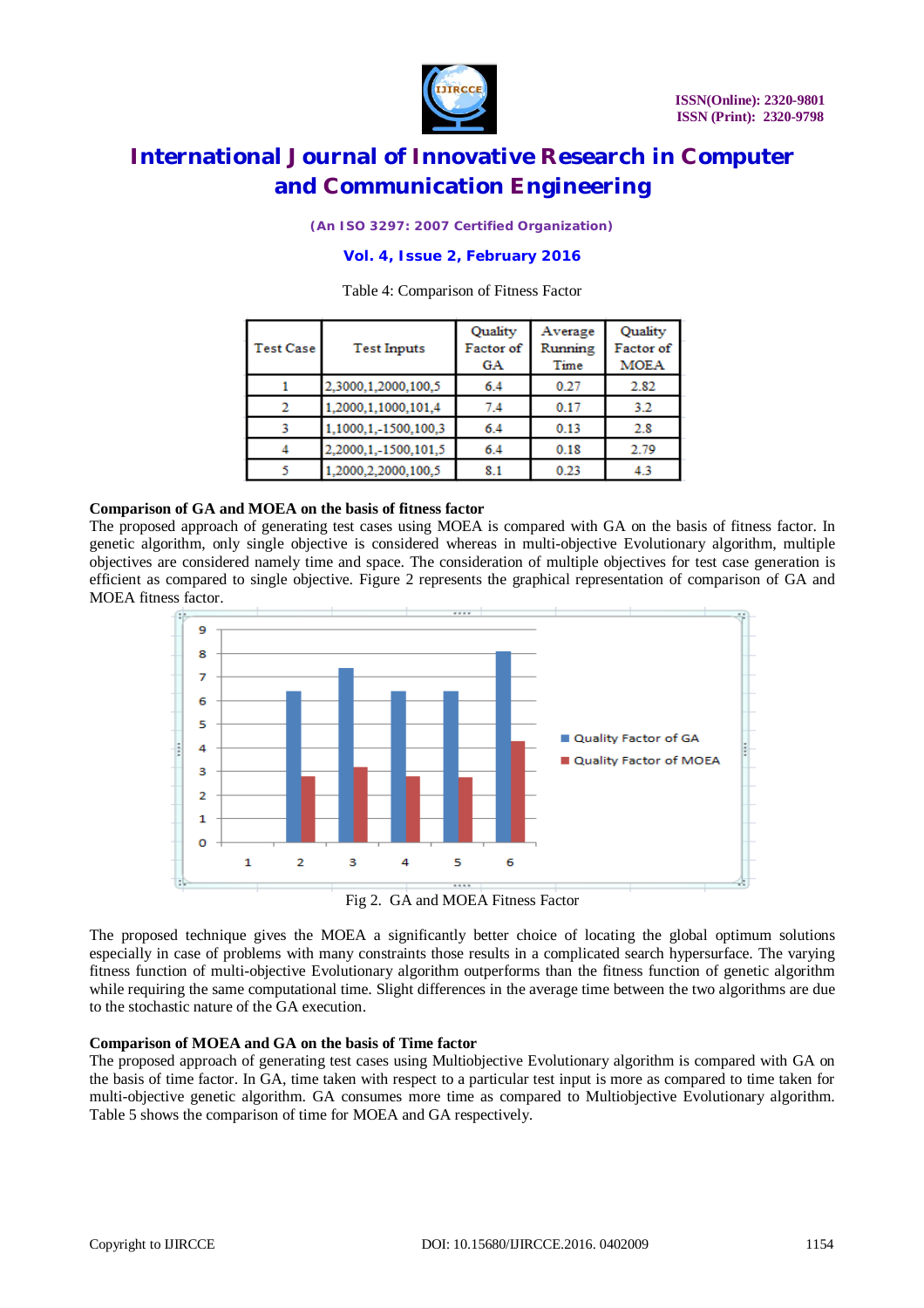

*(An ISO 3297: 2007 Certified Organization)*

#### **Vol. 4, Issue 2, February 2016**

| <b>Test Case</b> | <b>Test Inputs</b>   | Average<br>Rumming<br>Time | Time<br>Factor of<br><b>MOEA</b> | Time<br>Factor of<br>GA |
|------------------|----------------------|----------------------------|----------------------------------|-------------------------|
|                  | 2,3000,1,2000,100,5  | 854734                     | 0.27                             | 0.28                    |
|                  | 1.2000.1.1000.101.4  | 538017                     | 0.17                             | 0.19                    |
| 3                | 1,1000,1,-1500,100,3 | 463082                     | 0.13                             | 0.15                    |
|                  | 2.2000.1.-1500.101.5 | 558262                     | 0.18                             | 0.18                    |
|                  | 1.2000.2.2000.100.5  | 731416                     | 0.23                             | 0.24                    |

#### Table 5: Time Factor of MOEA and GA

We provided a systematic comparison of multiobjective evolutionary approach to genetic approach using the chosen fitness functions. Each function involves a particular feature that is known to cause difficulty in the evolutionary optimization process, mainly in converging to the Pareto-optimal front (e.g., multimodality and deception). By investigating these different problem features separately, it is possible to predict the kind of problems to which a certain technique is or is not well suited. However, in contrast to what was suspected beforehand, the experimental results indicate the improvement in time factor as compared to genetic algorithm. Figure 3 represents the graphical representation of comparison of Multiobjective Evolutionary algorithm and GA time factor respectively.



Fig. 3 Comparison of MOEA and GA Time Factor

#### **VII. CONCLUSIONS AND FUTURE WORK**

Testing is an important activity to be performed during the development of software since the software failures could prove to be highly expensive and more dangerous. Testing ensures the reliability of the software by making it error free. This work has focused on test case generation. UML has been adopted as a universal modeling language which is used to describe analysis and design specifications. It helps in visualizing the system with the help of different diagrams. UML diagrams have become sources for test case generation. The use of different evolutionary algorithms and UML based testing has further shown that test cases can be successfully generated covering single or multiple objectives like reduction in time, cost, increased fault count etc. This paper explored a multi-objective evolutionary technique for test case generation from UML Model and described a technique of optimization using multi objective genetic algorithm including multiple objectives. This paper outlined the way of test case generation for small projects. The technique can be expanded for more complex and bigger applications. In future, the approach can be employed to other UML diagrams like state diagrams, class diagrams etc.

#### **REFERENCES**

1. S. Yemul, K. Vhatkar and V. Bag, **"**Testing approach for automatic test case generation and Optimization using GA", International Journal of Emerging Trends & Technology in Computer Science, Vol. 3, pp. 2278-6856,2014.